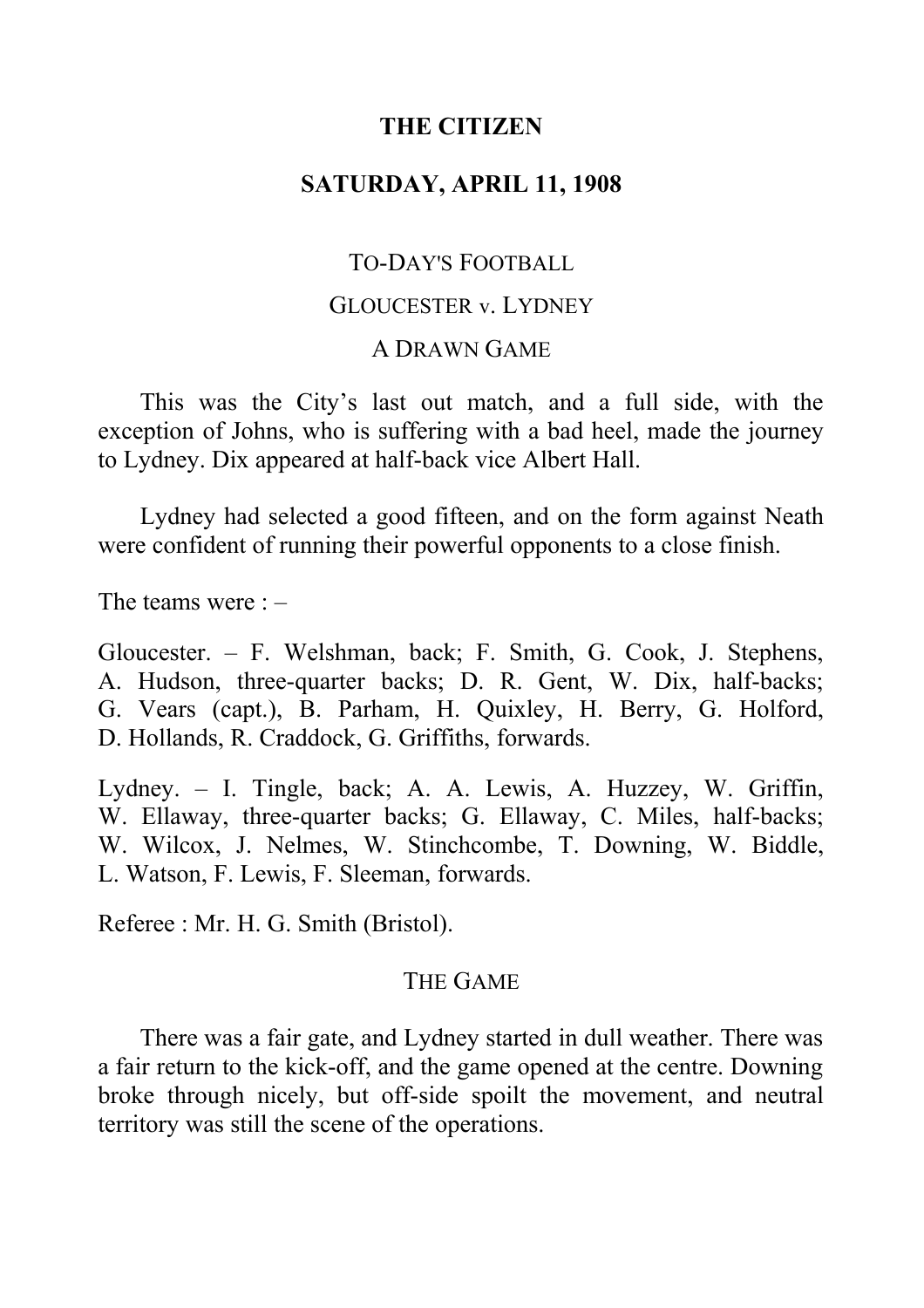Griffin gained a nice slice of ground with a touch-finder. F. Smith intercepted, however, from the succeeding movement, and an exchange of kicks left matters much as before.

T. Downing again distinguished himself with a pretty run, and kicking at the right moment gained a footing in the Gloucester 25, but the visiting forwards centred play. Lydney were penalised for not putting the ball in fairly, but the kick was charged down, and the game was in the Gloucester 25 again. A slight delay occurred owing to Miles being injured.

Gloucester reached the centre, and the first passing bout took place, but the ball was forced into touch. Gloucester got the ball from the next scrum, and Hudson, Cook, and F. Smith handled, but the latter was finely tackled by Austin Lewis.

Lydney worked the blind side of the scrum, but Gent charged down the kick. Then Stephens cut through prettily and passed to Gent, but the latter's pass was intercepted by Austin Lewis, who kicked well down. This was supplemented by a good kick by Miles, and Lydney again reached the visitors' 25. Lewis was tackled in possession and passed back to Ellaway, who found touch.

Gent twice sent to touch, and again the game settled at mid-field. Hudson and Hollands effected a good clearance in the face of the Lydney forwards. Hollands fielded and kicked well, but there was a capital return.

Dix found touch in the Lydney 25 with a good kick, but the home forwards put in a telling rush which was only stopped by flying kick by Welshman.

Lydney again rushed and Welshman was severely pressed; but he ran out and found touch outside the Gloucester 25. Ellaway, the halfback, was the cause of Lydney being penalised again, but not much ground was gained.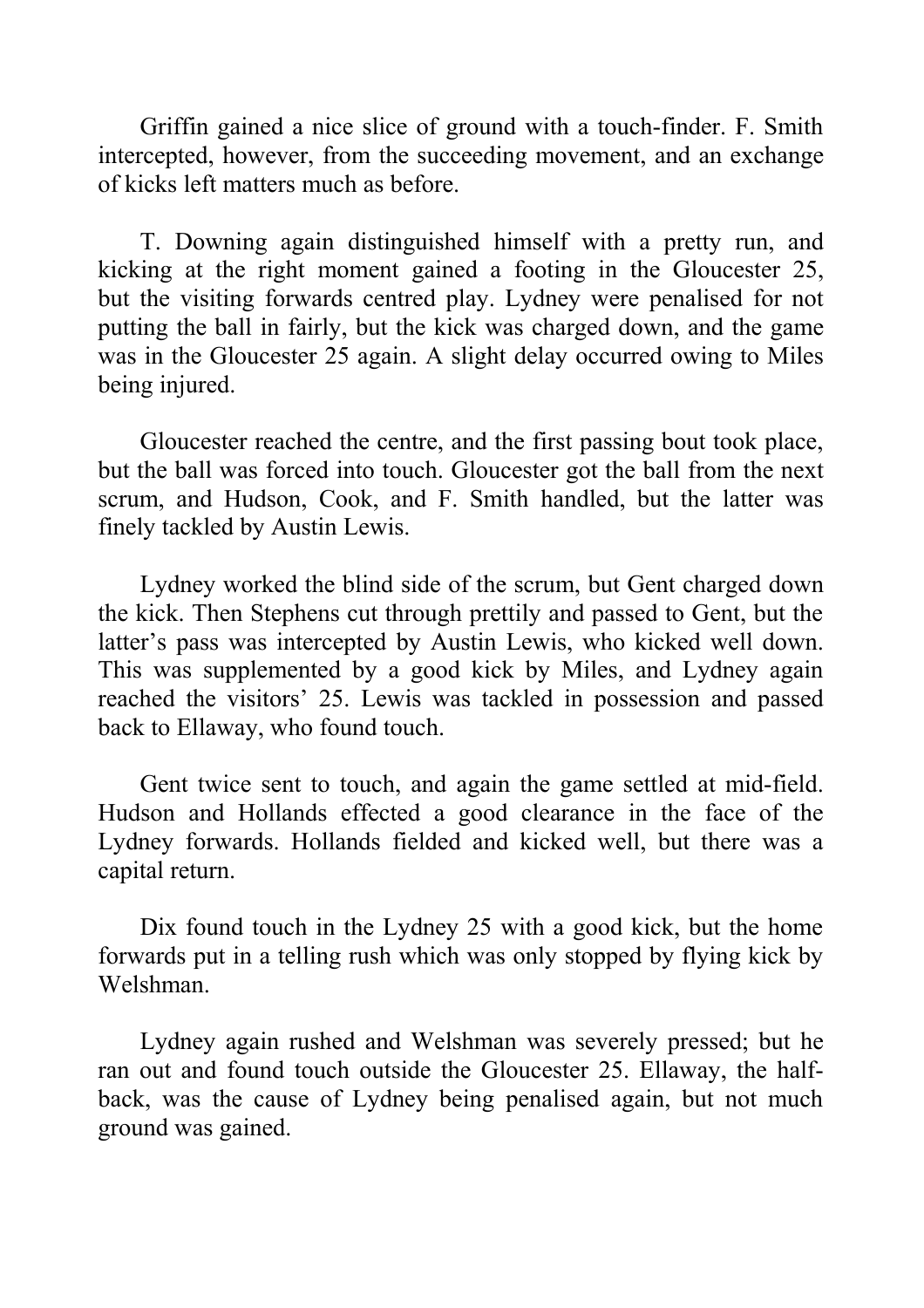Lydney opened the game out nicely but Griffin failed to take a very wide pass. The home men, however, were very dangerous, and the visitors' line had a narrow escape. Tingle had a shot for goal with a drop, but it fell short, and, headed by Berry and Hollands, Gloucester relieved to the centre.

The Lydney forwards were putting in a lot of good work in the loose. Lydney at last had their reward. Downing picked up in the loose and transferred to Stinchcombe, and the latter put Sleeman over in the corner. Tingle failed at the kick.

Lydney kept up the pressure after this, and again rushed over the line, but Welshman touched down just in time − a fortunate save. Gloucester worked out to beyond the centre, but Hudson passed wildly, and before Gent could get going W. Ellaway pounced on him and he was thrown into touch. There was a little scuffling on the line, but there was not enough harm done to cause the referee to interfere.

> HALF-TIME SCORE : Lydney ………………..… 1 try Gloucester ………………... Nil

On resuming the Lydney forwards again got the ball back from the opening scrums, and Hudson, taking an opponent's pass, handed on to Stephens, and the latter gave to Cook, who put in a lovely long touch kick. This placed Gloucester well in the Lydney 25, but the Foresters' front rank, playing up strongly, held the visitors in check.

W. Ellaway was smartly tackled by F. Smith, and Gloucester got to within five yards of the line, but Lydney, who throughout had got the ball well in the scrums, relieved to the 25 line. A high punt gained Gloucester ground, but W. Ellaway twice served his side with good kicks.

Gloucester, however, kept pegging away, and held Lydney in their own half for some time. Downing brought them much-needed relief with a fine kick, and Lydney were on the aggressive again, Welshman having to run back and kick out when severely pressed.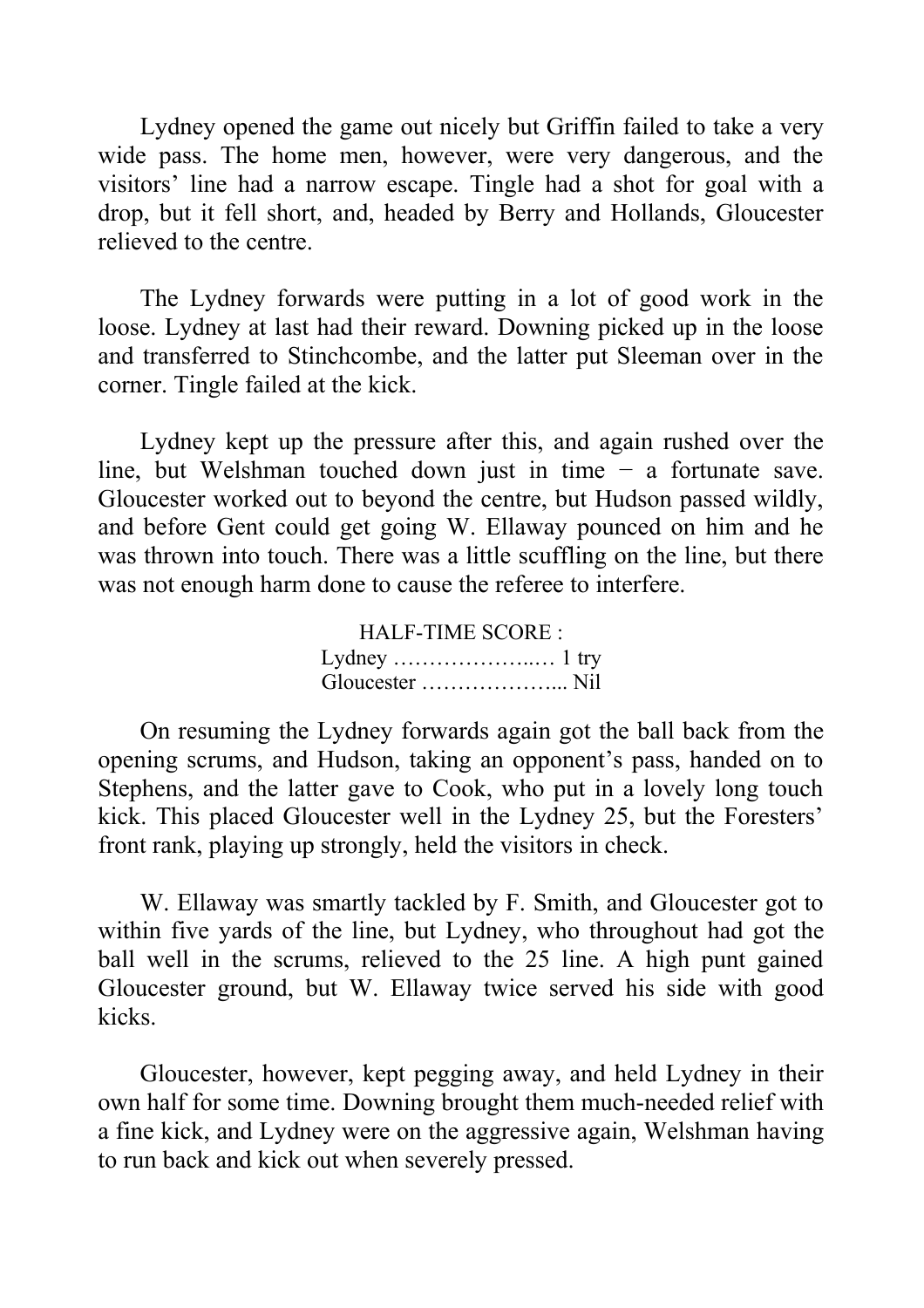Stephens intercepted and gave to Hudson, who ran to the centre. When confronted by Tingle he punted straight up into the air, but the movement went no further. Gloucester had got out of immediate danger, and from a free they carried the game right down. W. Ellaway again came to the rescue of his side and kicked out. Gloucester got the ball out of the succeeding scrum, but a poor pass was sent to Hudson, who slipped up in trying to dodge through.

Gloucester were now having the better of the exchanges, and twice in quick succession the ball came out well, but each time the defence prevailed.

Gloucester kept up the pressure, but Dix held too long with Cook waiting on the wing. Downing again came to the relief of his side with a lovely break through. He kicked right past Welshman, but Cook raced back, and gathering the ball on the bounce sent the ball to touch.

Gloucester were awarded a free, which gave them relief, but Lydney, chiefly aided by some lovely work by W. Ellaway, kept the game in the Gloucester half. An open movement gave Hudson the ball, but Griffin just touched his foot and spun the International over when he was going great guns.

An exchange of kicks left the game in the Lydney 25, where some hot scrummaging took place. The ball was sent up to Welshman who returned to the Lydney 25. Here the ball came out nicely to Cook who, tricking he men cleverly, cut inside. Hudson was well up, and receiving right on the line absolutely forced his way over and scored. Welshman failed at goal.

With the teams level the game was very hotly contested. Lydney, with a good rush, carried the ball into Gloucester territory, where the visitors were penalised. W. Ellaway took the kick, but it fell short, and Hollands kicked out. Tingle, however, returned well, and Cook marked, finding touch at the 25 flag.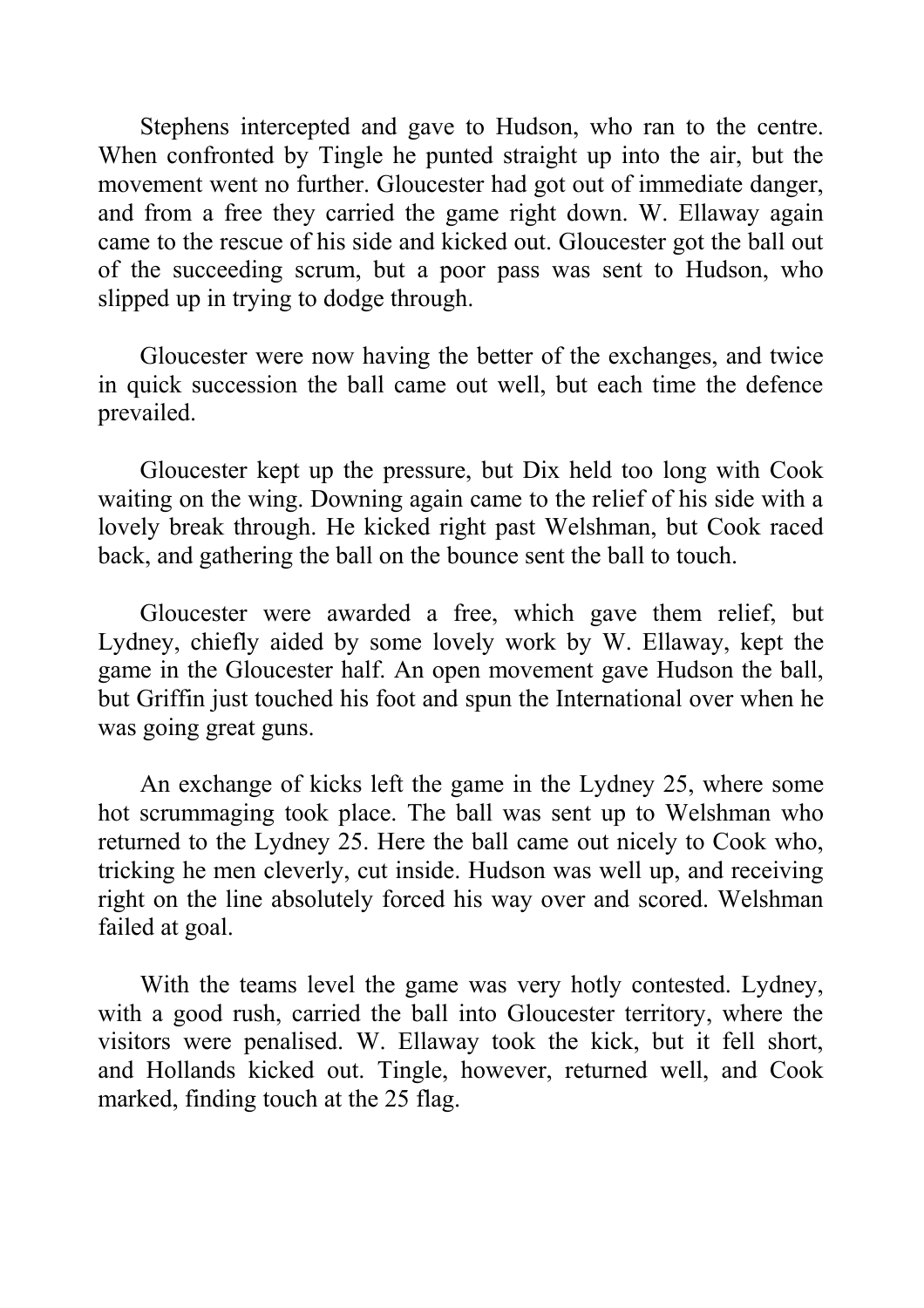Here Hudson dribbled through and kicked past Tingle into touch in Lydney's 25, where, however, the home team received another free. Hudson gathered the kick, but in trying to cut through he slipped again. To the end Gloucester kept up the pressure, but were unable to penetrate the defence, and the game ended in a draw.

> RESULT : Lydney ……….…… 1 try (3 points) Gloucester ………… 1 try (3 points)

#### REMARKS

The result just about represents the run of the play. In the first half Lydney certainly got the ball back better in the scrums than the Citizens, but they could not get away. Gloucester, on the other hand, had few opportunities of opening up the game, with the result that for the greater part of the time the three-quarters had nothing much to do except in defence.

In the second half, especially towards the end, the Gloucester forwards came again strongly, and for a considerable time held the whip hand. Gent and Dix did their best to get the ball away, but the spoiling tactics of the Lydney backs were very effective and Gloucester were able to make very little headway [3 or 4 words unreadable].

The Gloucester outsides, however, showed up with one or two smart efforts, and the one that led to Hudson's try was well carried out, although it was quite on the cards that Cook could have gone in on his own without giving the ball up to Hudson. The latter's sheer strength carried him over.

For Gloucester, Berry, Holford, Parham, Hollands, and Vears were always in the thick of it in the forwards. In Miles and Ellaway, Gent and Dix had a very hard nut to crack, and there was very little between them. All the Gloucester quartet distinguished themselves in turn, and no individualising is called for in their case.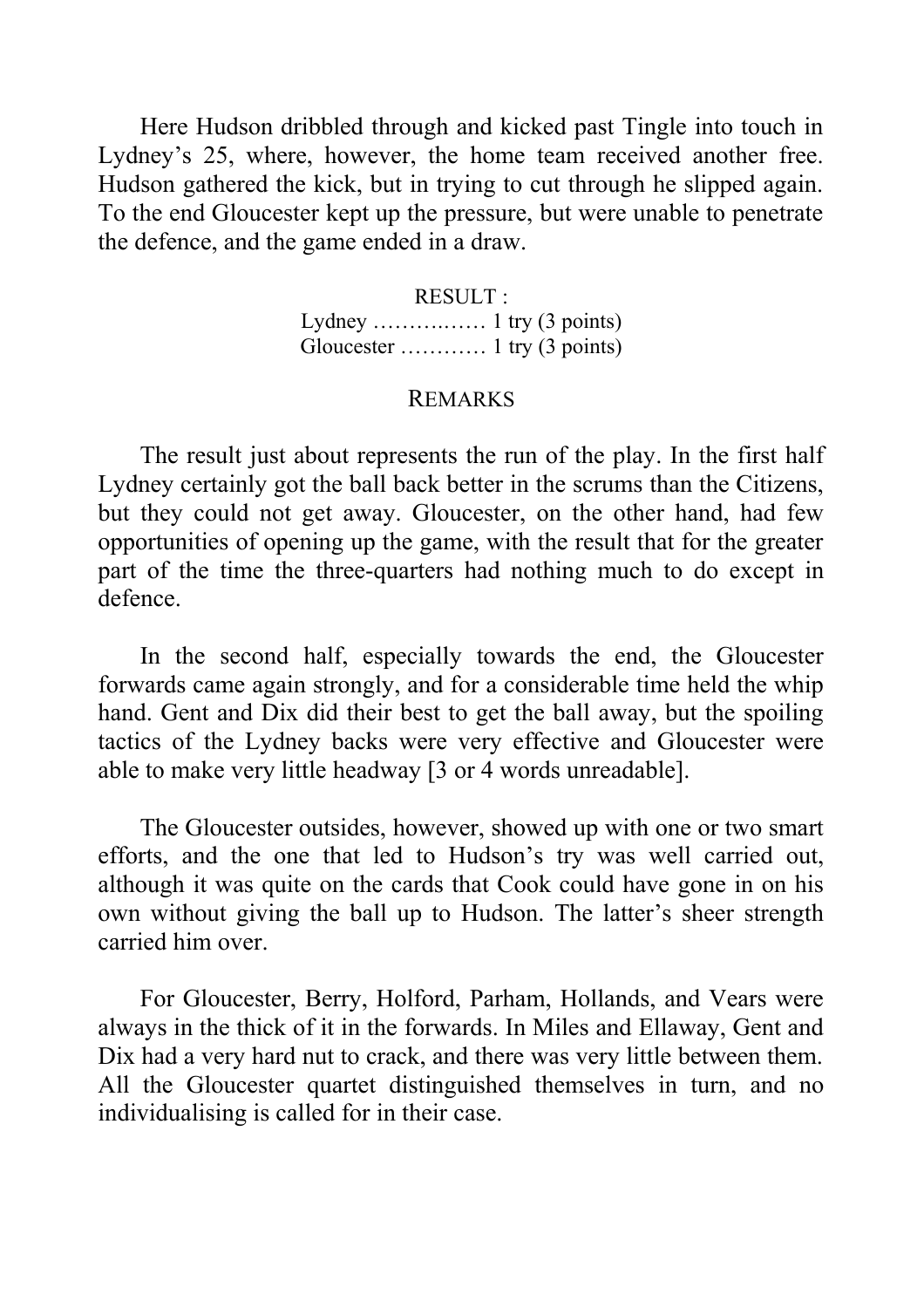Welshman was very safe, and kicked better than the home custodian. The best man on the Lydney side on the day's play was W. Ellaway, who repeatedly got his side out of difficulties.

Stinchcombe, Sleeman, and Nelmes were the best of the Foresters' forwards, who were right on the top of their form. In fact, one of the home team's most regular supporters expressed the opinion that they had played the best game of the season to-day.

## GLOUCESTER A v*.* LYDNEY A

# HANDSOME VICTORY FOR THE CITY SECONDS

The return match between these teams followed after the boys' game. Both sides were well represented, the teams being as follows : −

Gloucester A : F. Perry, back; J. Beard, C. Cook, W. Hall, and J. M. Baldwin, three-quarter backs; F. Arthur and A. Hall, half-backs; A. Hawker, F. Pegler, J. Wyburn, W. Blackford, S. Hayward, H. Wixey, W. Bailey, and J. Hall, forwards.

Lydney A : W. Harrison, back; G. Howell, W. Royal, A. Munday, and G. Harrison, three-quarter backs; Jack Miles and F. Miles, half-backs; F. Downing, H. Kear, G. Reeks, T. Miles, A. Jones, G. Charles, F. Essex, and G. Williams, forwards.

Referee : Mr. D. Knight.

Hawker started for Gloucester, and there being no response the game opened in the Lydney half. The City Seconds got the ball out nicely from the first scrum, but Cook knocked on after W. Hall had made a pretty opening. Lydney got down by useful kicks, but A. Hall with a lovely break through ran to the centre, where a forward pass was given against Cook.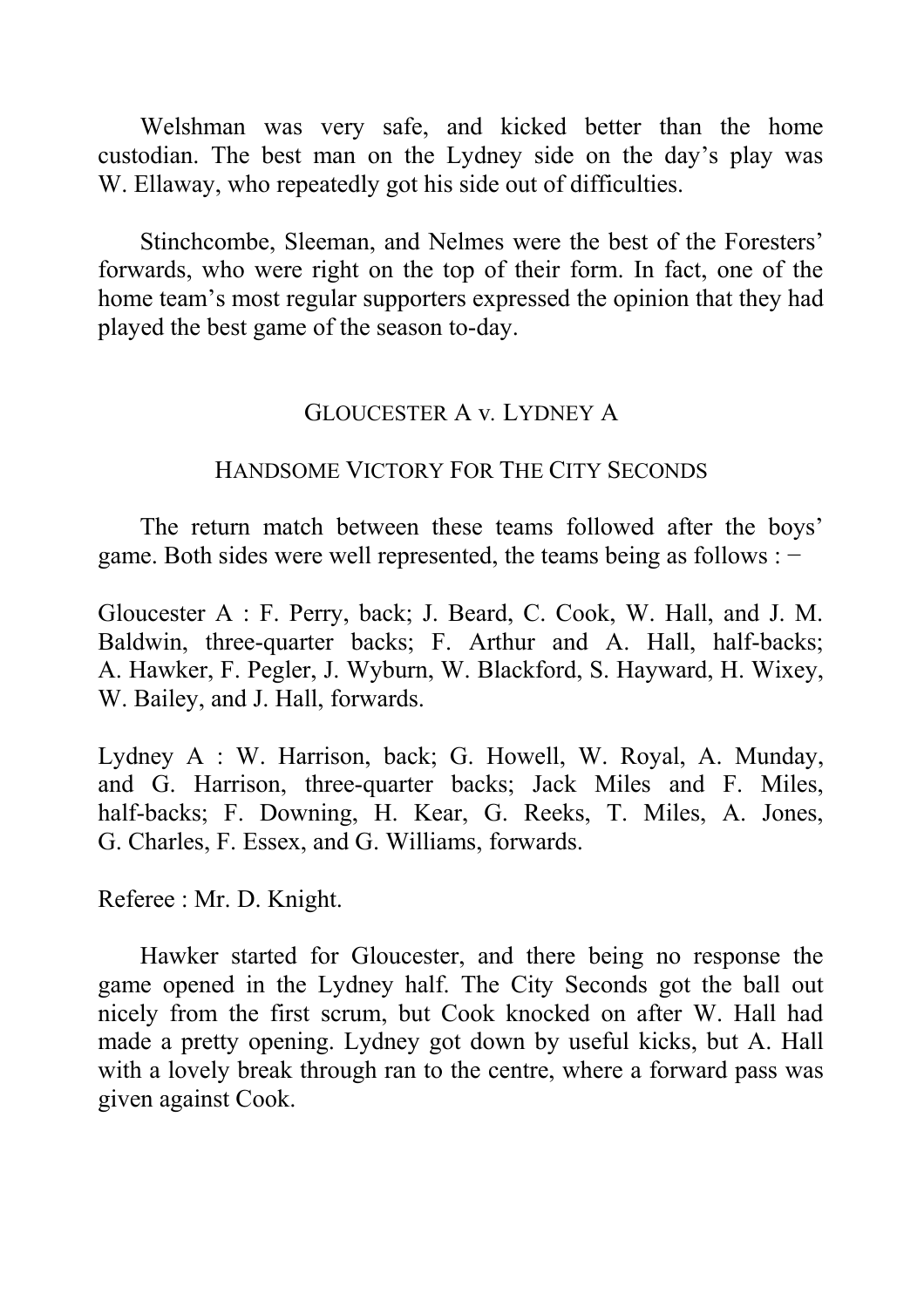Gloucester continued to open out, and a lovely movement initiated by Arthur saw the Brothers Hall handle cleverly. Timing a nice pass to Baldwin, the left wing beat the opposition and notched a smart try. Hayward failed at goal.

On the resumption Pegler was prominent with a good bit of work which caused Lydney to defend. Later the visiting full-back was at fault in fielding, the mistake only being recovered in the nick of time. From a line-out Hayward threw out wide, and the brothers Hall repassed beautifully, and the latter had hard lines in not getting through.

After Lydney had staved off disaster on the left wing, the ball came nicely across to Beard, who essayed a repass on the line but it was forward. Smart play by A. Hall might have resulted in a try had more judgment been exercised in the transfer.

Then Baldwin, in attempting a drop at goal, had his kick charged down, and Lydney dribbled to the centre. Here Perry was tackled and robbed of the ball, and Royal had a clear opening. He, however, hesitated, and the man to whom he passed was tackled ten yards outside.

Beard was instrumental in changing the venue, and later Gloucester attacked strongly. Westbury, who was assisting the visitors, broke away with a strong burst, hitting off Baldwin in fine style. He eventually passed inside to a colleague but the latter was checked.

The game was very fast, and a determined effort by A. Hall put Lydney on the defence. Then a passing movement was initiated by Arthur, and though Baldwin had little chance he made a determined burst and got the ball down. Hayward kicked a fine goal.

Before the interval tries were added for Gloucester by Baldwin and Beard, but the place-kicks failed.

> HALF-TIME SCORE : Gloucester A ……. 1 goal, 3 tries Lydney A ………………….. Nil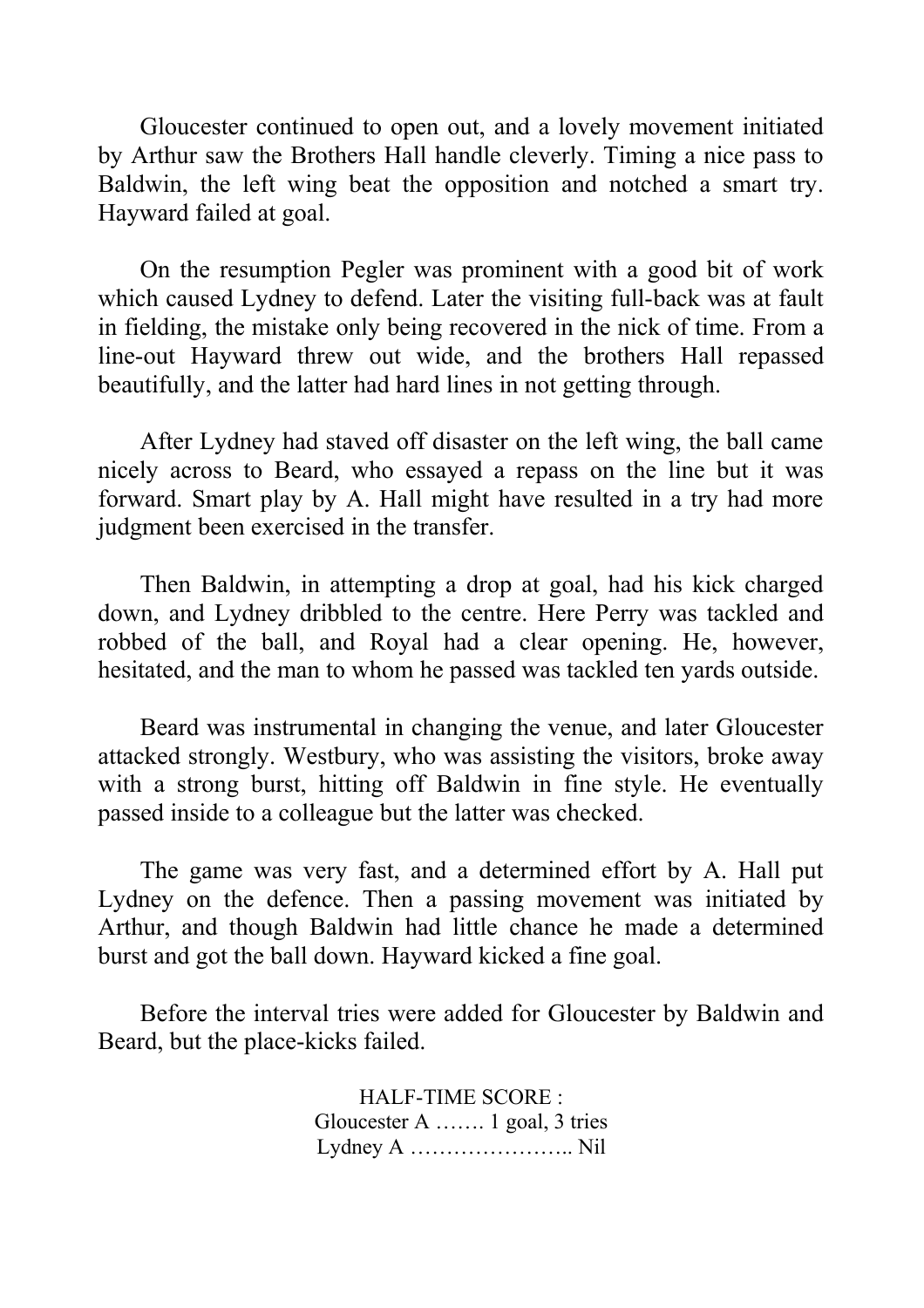Lydney re-started, but the home team soon got set going, and the visitors were hard pressed. Heeling well Arthur set his backs moving, and after a pretty bout of passing Beard scored nicely. Hayward missed the goal.

Hawker replied to the drop-out with a strong run and punt, and the Lydney line only just escaped. The visitors kicked out to Perry, who ran round, but slipped to the ground in trying to cut inside. Immediately after Beard made another sharp dash, but succumbed to numbers.

Subsequent play was confined to the Lydney half, but the attacks were beaten off. Good kicks gained ground for Lydney, and a strong forward burst was only checked in time. Gloucester quickly came away, and following clever passing Baldwin was only held up right on the line. A visitor was hurt in making the tackle, but was able to continue.

Resuming, Gloucester immediately attacked, and a mistake by a visitor gave Bailey a try under the posts. Hayward added the extra points.

Lydney were dangerous on the drop-out, but a combined forward burst brought the City out. The visitors rushed back, but Baldwin effected a good clearance. A splendid burst by the Gloucester front took them to the other end, where J. Hall was floored a couple of yards outside. From the subsequent scrum Hawker threw out wide to Cook, who fed Beard for the latter to run over easily. Hayward converted.

Gloucester continued to have all the game, and after Baldwin had failed in an attempt to break through, W. Hall slipped over cleverly from a pass by his brother. The goal kick was unsuccessful.

Lydney made a spurt before the end, but could not make any impression.

> RESULT : Gloucester A … 3 goals, 5 tries (30 points) Lydney ………………………...…….. Nil